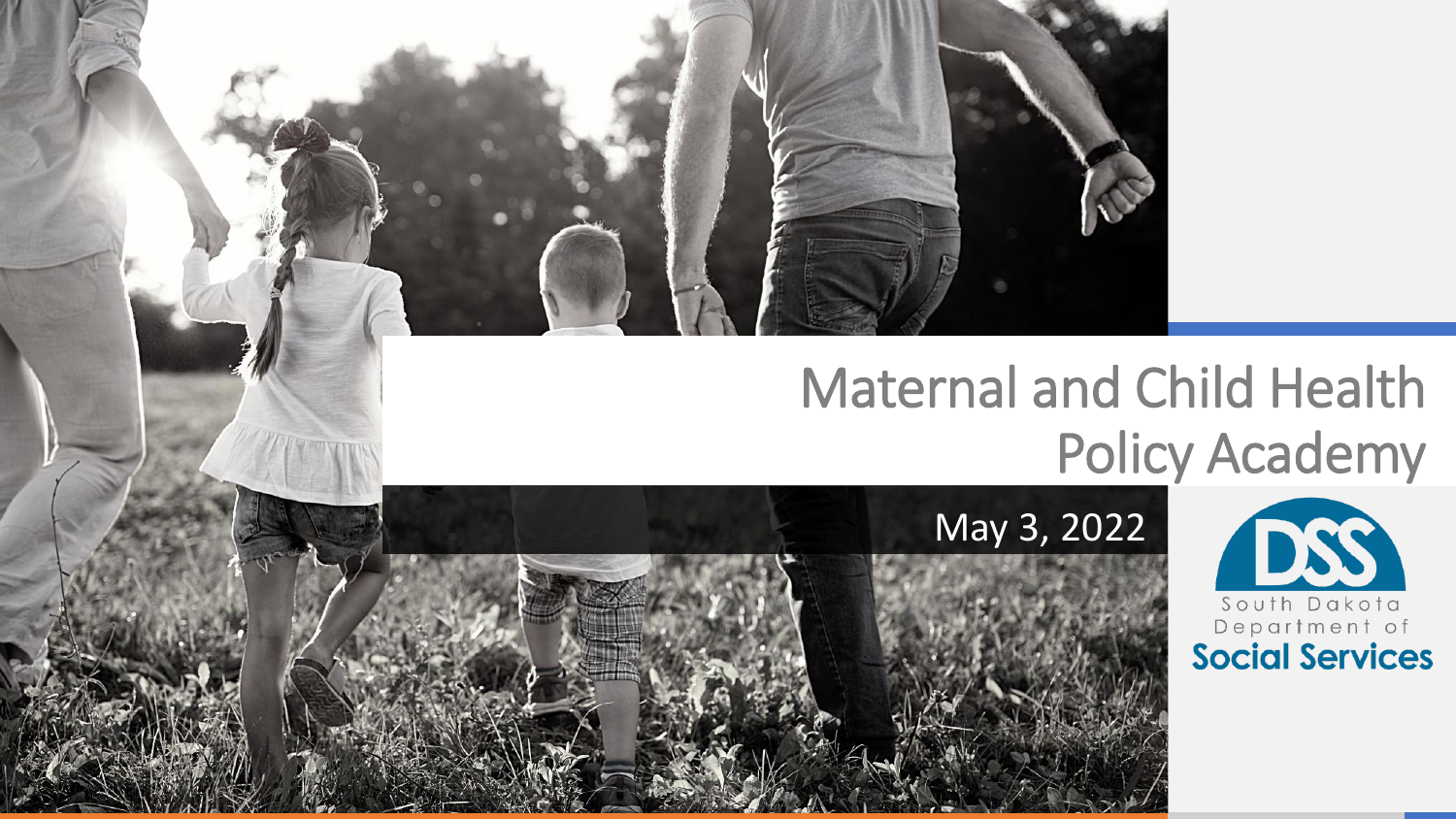### National Academy for State Health Policy (NASHP)

In February of 2021, DSS Medical Services and DOH Office of Child and Family Services jointly applied for a two-year policy academy to focus on maternal mortality through the National Academy for State Health Policy (NASHP).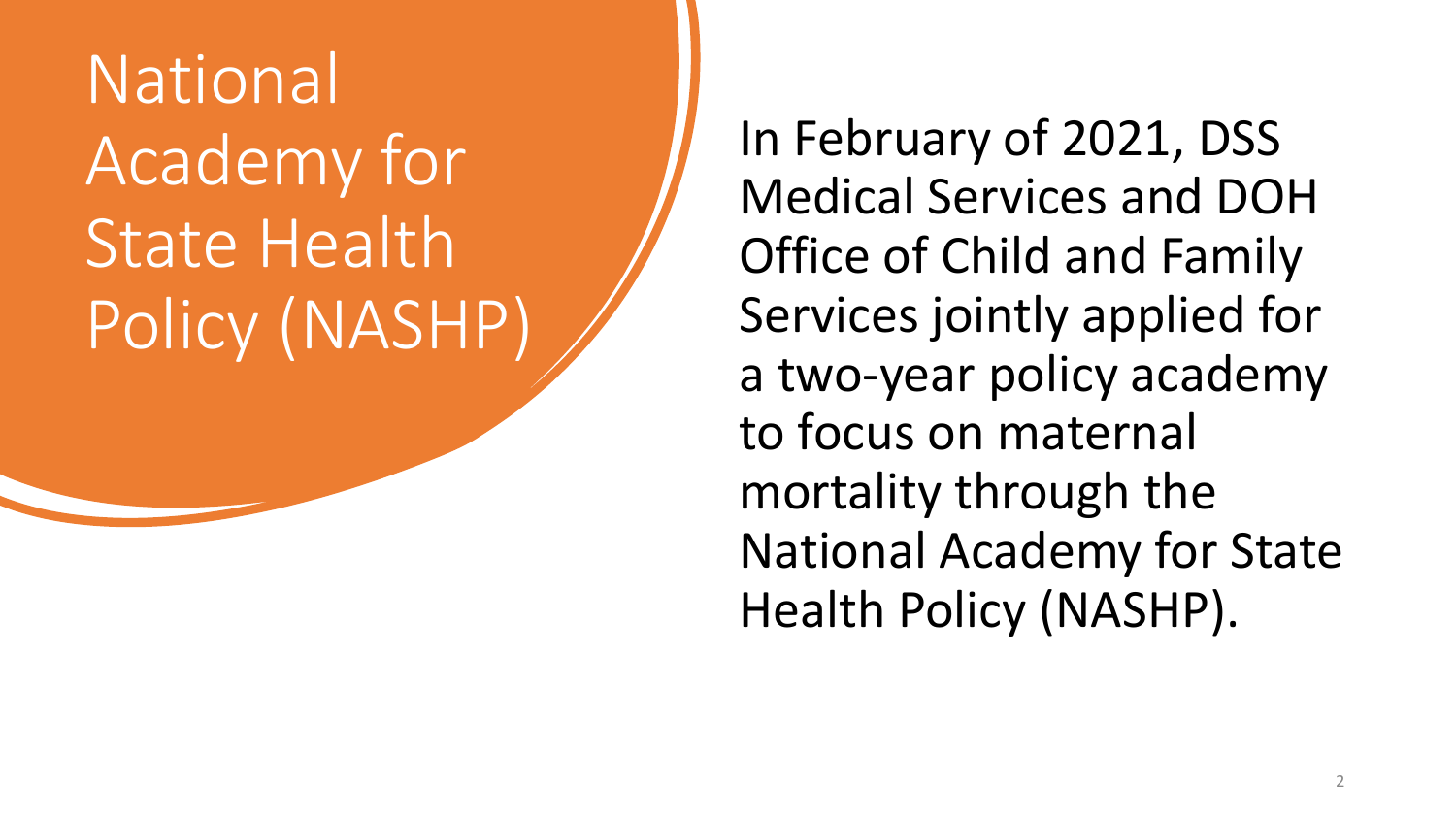# Awarded in April of 2021

South Dakota was one of eight states selected to participate in the Policy Academy.

Participating states receive group and individual assistance to identify, develop and implement policy that will improve maternal health outcomes.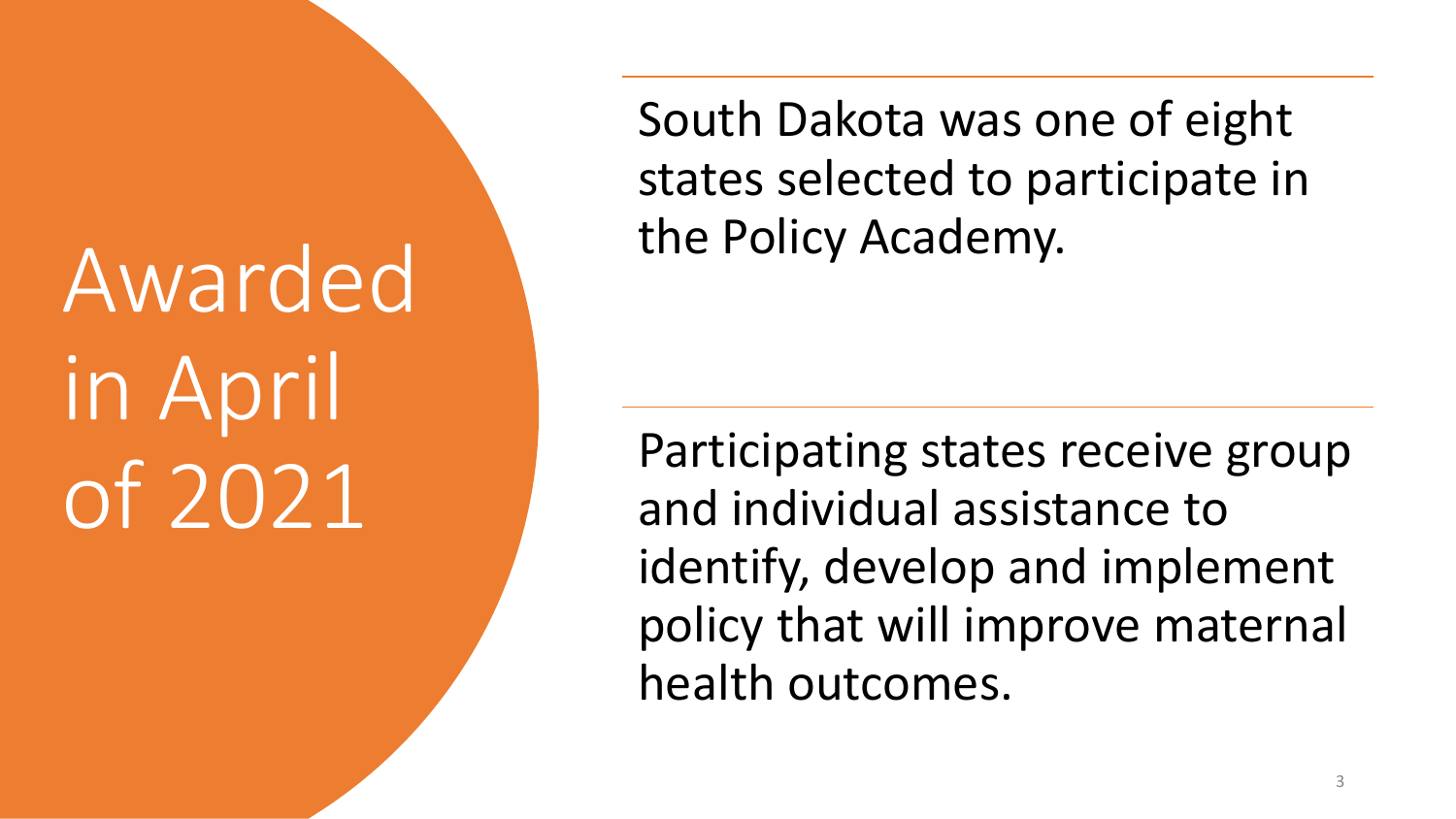# Goals

❖Improve patient experience through medical home model.

❖Enhance patient education and risk to decrease maternal morbidity.

❖Identify and address social determinants of health and pregnancy risk.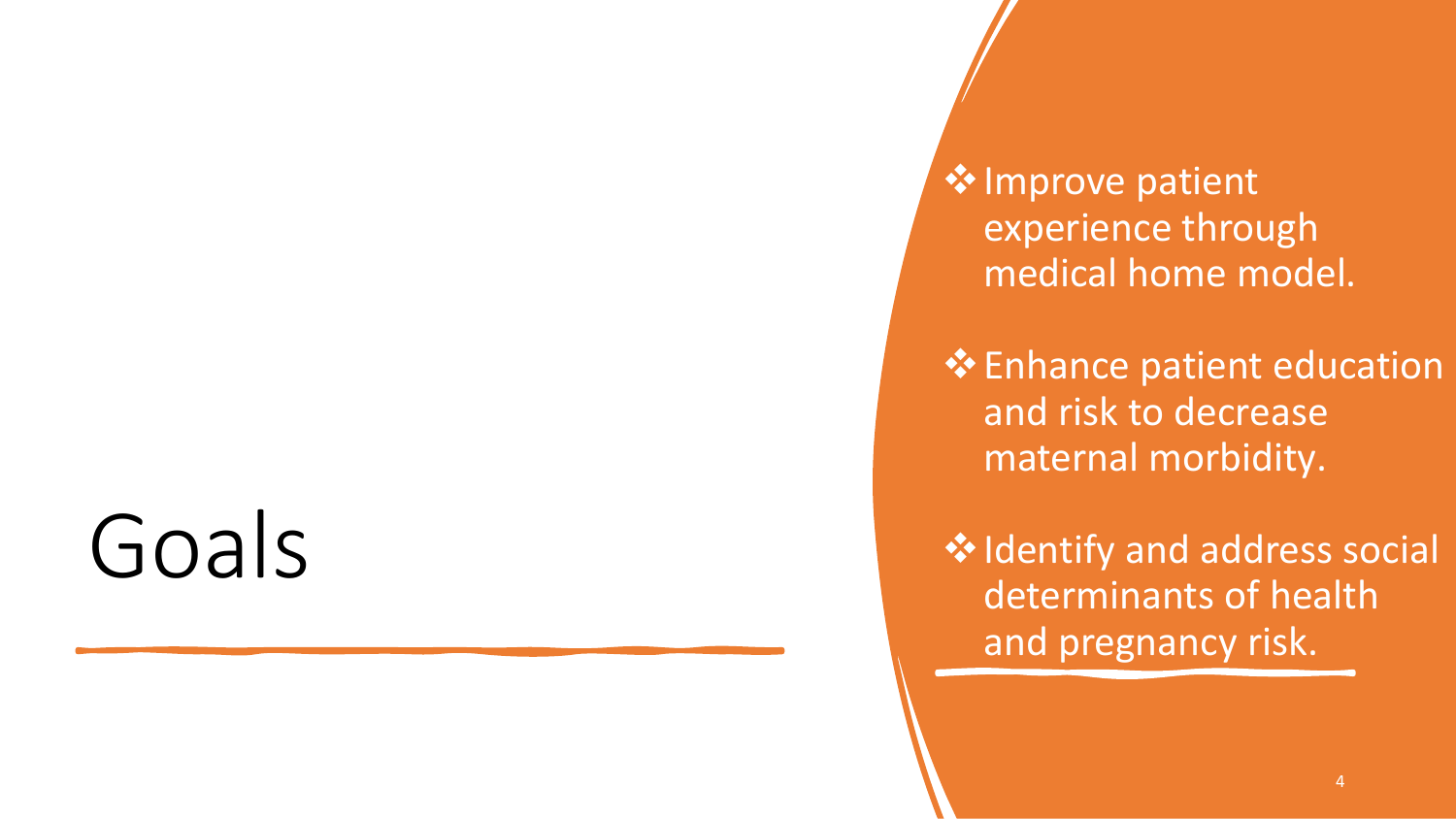## Ideas Being Explored

#### • **Maternal Health Home Model**

- Family Practice and OBGYN providers would potentially enroll as Maternal Health Homes.
- Enrolled providers could potentially receive an incentive payment for meeting quality metrics established to improve maternal and child health outcomes.
- **Expand Bright Start Home Visiting Program Locations**
	- Increase the number of mothers receiving benefits of the existing program.

#### • **Pair DOH Nurses with Enrolled Providers**

- Collect pregnancy risk assessments
- Connect recipients to assistance for social or medical needs.